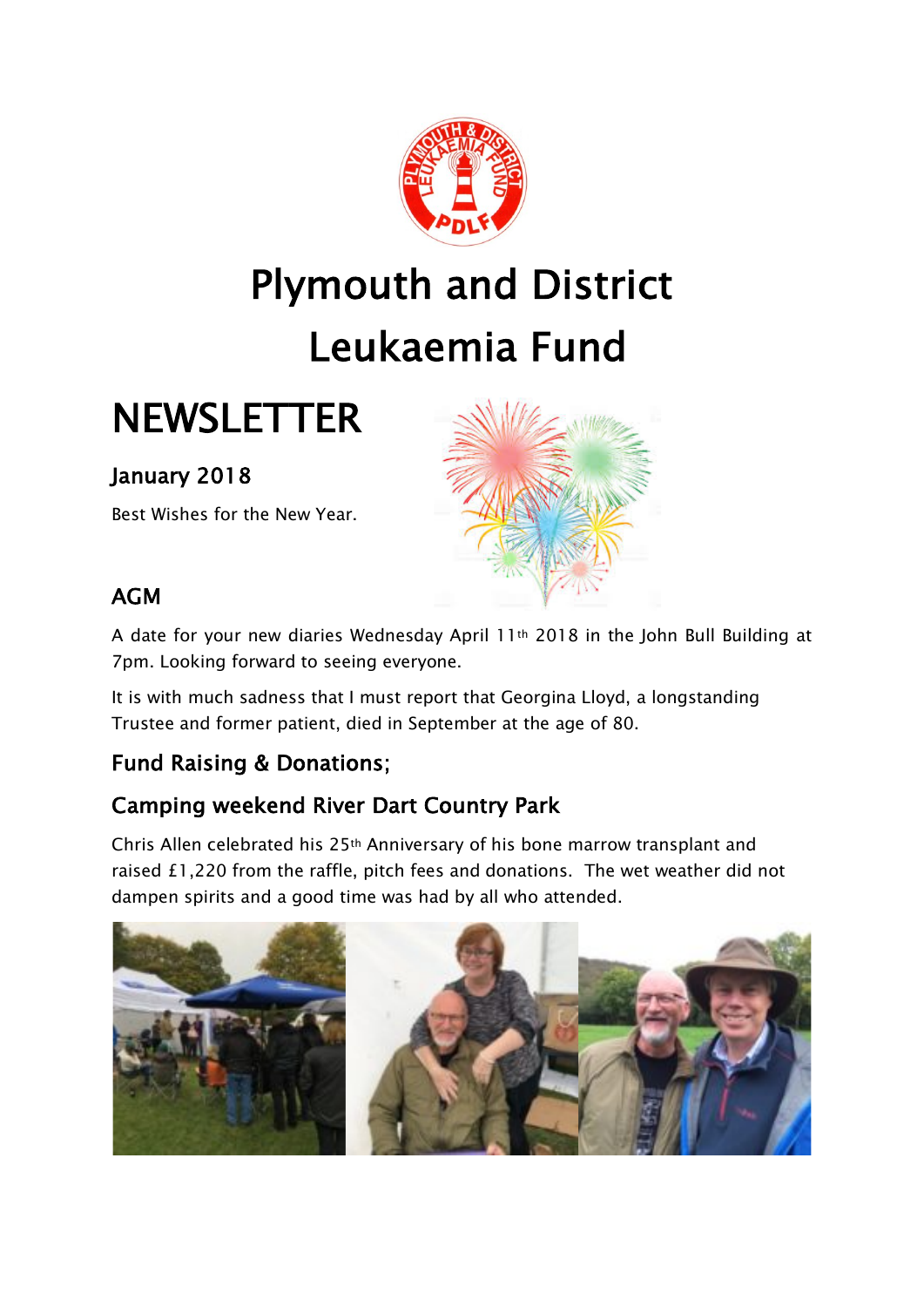### Tavistock Rotary

Our thanks go out to Tavistock Rotary who continue to raise money for PDLF



They held a Charity Golf day and raised an incredible £4000.



They also held a 2 Choir Concert at St Eustachius Church, Tavistock on 29th September with half of the proceeds coming to PDLF.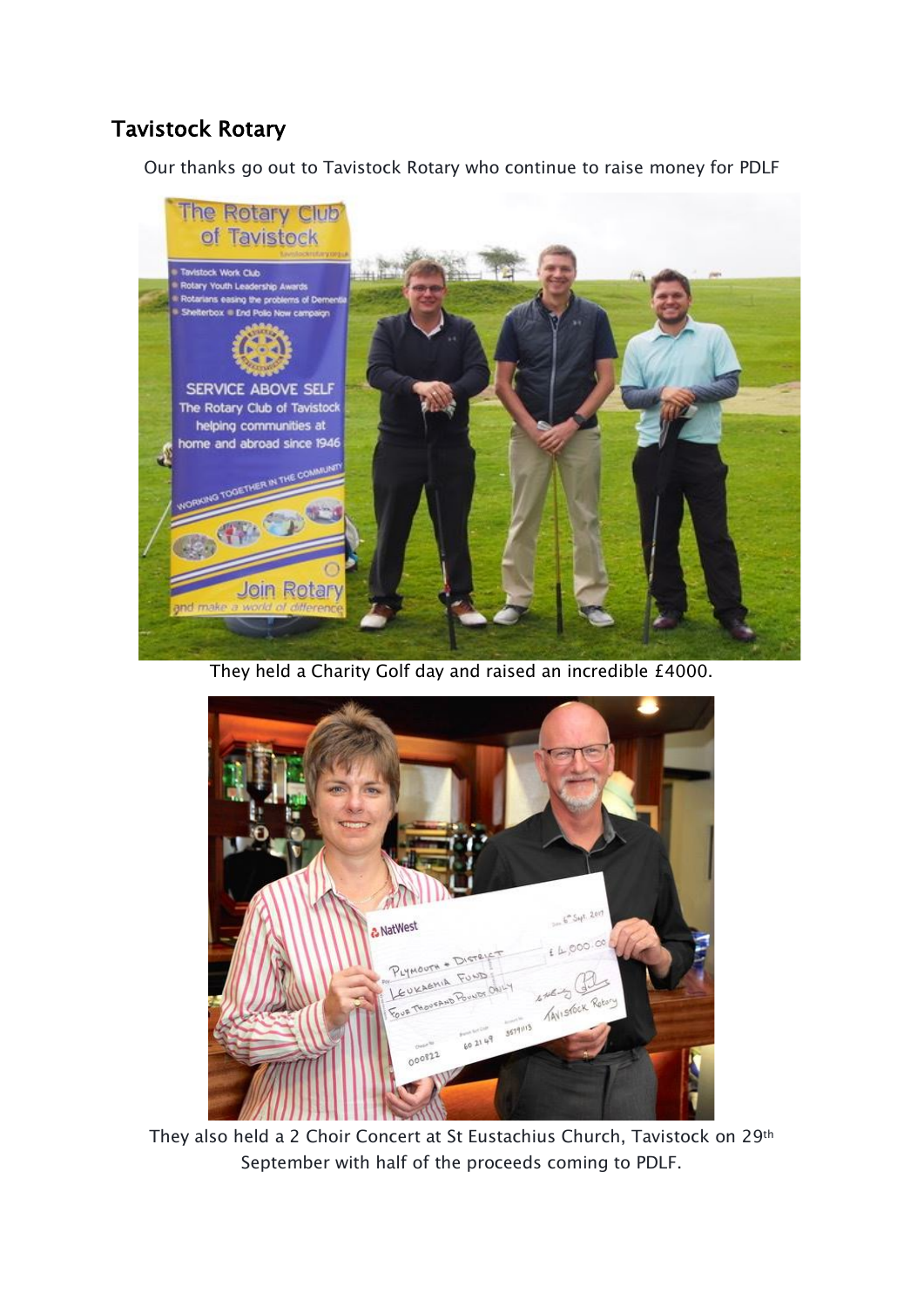#### The 6 Peaks Challenge

Words fail me, but to call the achievement by Jim Smith and the 6 Peaks Challenge Team (Jim, Nicola, Kieren, Ian & Claire) and all his supporters 'Amazing' is probably a massive understatement.



Here is how the Cornish Times reported it...

Cornish Times, Friday, October 6, 2017 - www.cornish-times.co.uk

# HIKER DEFIES HIS TERMINAL DIAGNOSIS Cancer patient Jim conquers six peaks

A MAN has defied his terminal diagnosis to hike up all of the UK's highest mountains in

Jim Smith was joined by 48 friends and supporters as they<br>walked up Brown Willy, the last 'peak' of a six-peak<br>fundraising challenge.

Holding their heads high through the Cornish fog and rain, the party posed for an emotional group picture on top<br>of the highest point in the county. It was the culmination<br>of a week that has seen Jim conquer Scafell Pike, Ben<br>Nevis, Sleive Donard, Mount **Ben** Snowdon and Pen-y-Fan, and<br>raise almost £6,000 for Macmil-

aggressive form of blood cancer, and was given a terminal diagnosis in February. His reaction to the illness

to the full' - and he hopes his story will inspire others going through hardship. What an incredible week it

has been. I am so proud and humbled by our team and all<br>the supporters who came to join us on Sunday for our<br>"homecoming walk", said Jim.

the moor in very inclement<br>weather, plus another 50 or so supporters waiting for us in<br>Bolventor Village Hall afterwards - it was amazing! The<br>support and love we received from so many people on the fi-<br>nal day brought the whole week to a beautiful close.

Fair Cancer Support and the The adventure almost ended<br>Plymouth and District on day one, said Jim, after he<br>Leukaemia Fund. took a 'hefty fall' on Scafell<br>Jim, 49, of St Cleer, has an Pike and suffered bruising. The adventure almost ended took a 'hefty fall' on Scafell

The walkers overcame another challenging day on Slieve Donard in Northern Ire land, where there was 'biblihas been to embrace every day cal' weather.

'Including ourselves, there<br>were 49 of us trudging across

A JUBILANT Jim and friends on the way up Brown Willy in Sunday's damp weather

Money raised will be distributed between Macmillan Mustard Tree Derriford Hospital, Macmillan Triangle Centre Liskeard and PDLF. Thank you for your support.

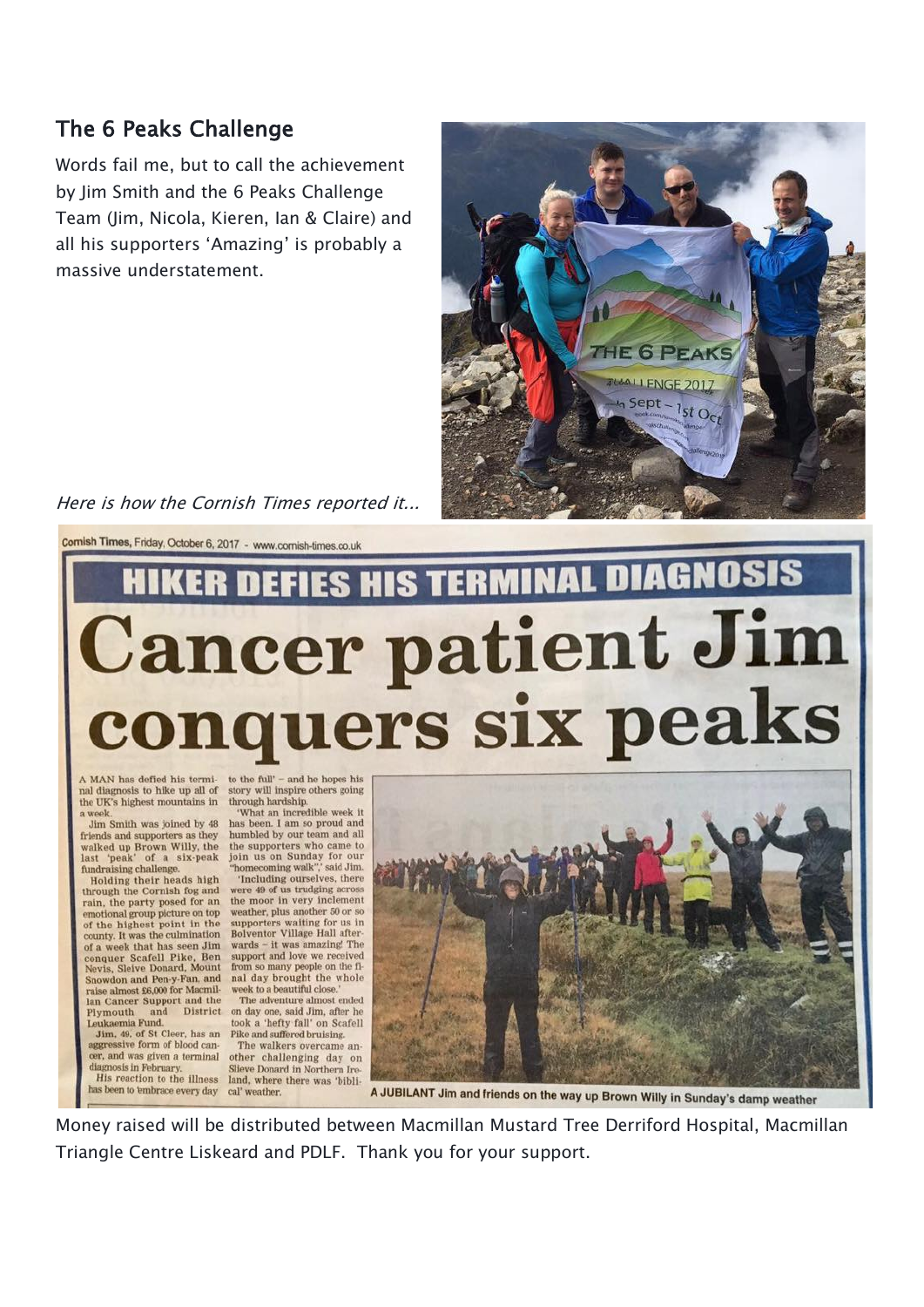### PDLF Bags for sale

These wonderful bags are available to purchase on Birch Day Unit in aid of PDLF at a cost of £5 for hessian bag, £3 for linen bag or two linen bags for £5. What a bargain!

Thank you to Robin Younge for organizing their production and to our wonderful models Trudy, Yvonne & Emma.



### Website

The new website www.pdlf.org.uk is now live. We would like to collect patients and carers comments/reviews on their experiences and post them on the "About PDLF" area. If you have any comments please let us have them.

### Your information and PDLF

New legislation comes into force in May which will prevent a person's data from being bought, sold or abused by Charities (e.g. in an attempt to profile donors). PDLF only holds names, addresses / e-mail addresses and phone numbers, which we use to send out notices of the AGM, Newsletters and to maintain membership records. We will never disclose this information to other Charities or bodies.

We have prepared a Privacy Statement which is contained in the Documents section of the PDLF website, which you can find via the following link:

http://www.pdlf.org.uk/home/our-trustees/documents-2/

It also gives details of how you can obtain a copy of the information we hold on you, how to update your information or how to make a complaint.

In particular if you no longer want a copy of the Newsletter or to receive other correspondence, please let us know.

### Easter Raffle

There will be an Easter Raffle tickets will be available to buy from Birch Day Case Unit from February 26th at the cost of £1.00 a raffle ticket and the raffle will be drawn on Monday 26th March. Any donations to the raffle will be gratefully received.